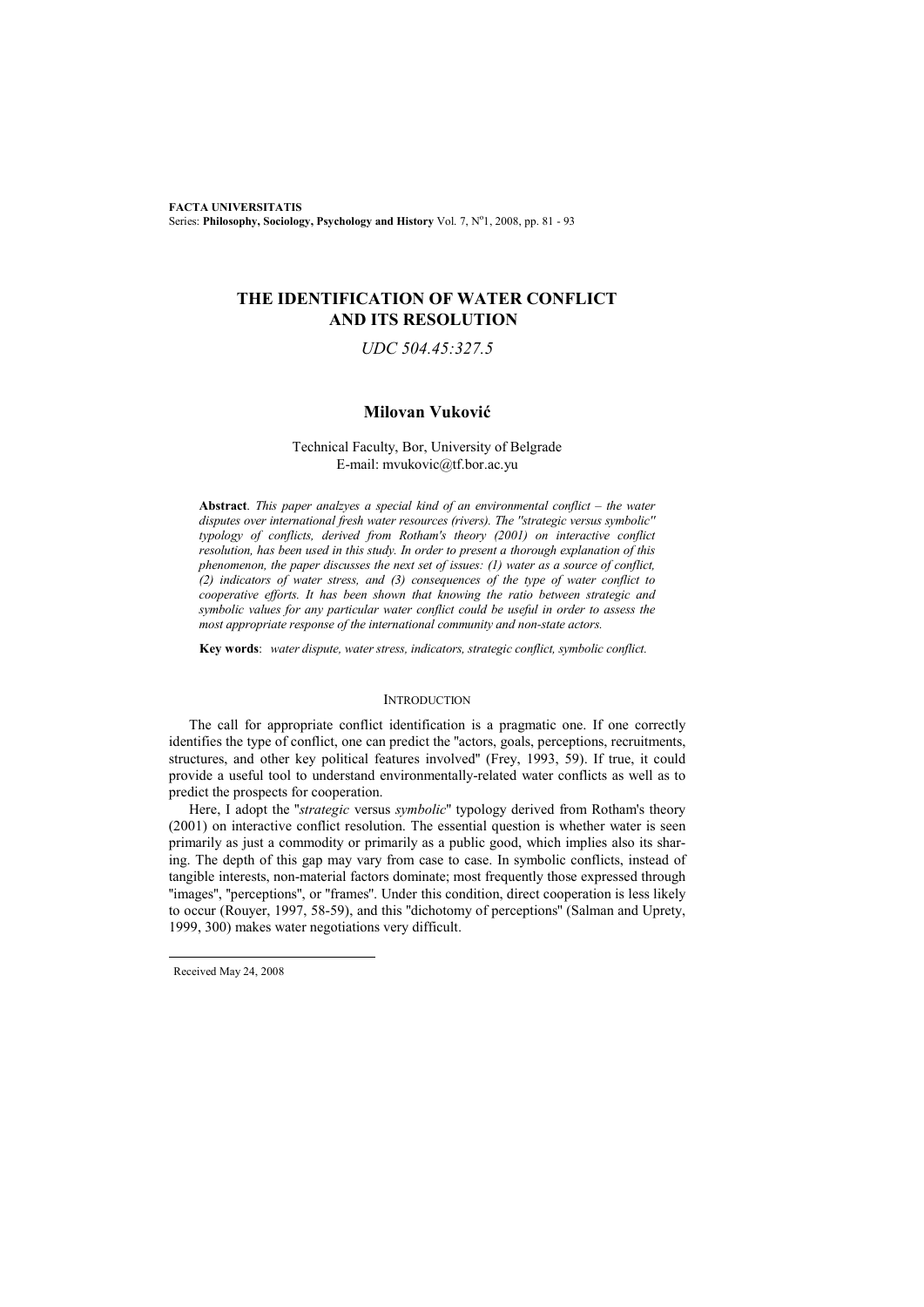### WATER AS A SORCE OF CONFLICT

When seen as a subsistence resource water can be regarded as a component of national security and as a ''focal point of identity'' (Blatter et al, 2001: 34). It is also a property of territorial units  $-$  in the case of international lakes, rivers, or aquifers, of nation-states. Yet in many instances, the international regulations dealing with water issues obfuscate its importance to the security and identity and communities. Figure 1 illustrates how the meaning of water, according to Blatter et al, varies as a function of its importance and territoriality.



Fig. 1. New Contingencies in the Meaning of Water; *Source*: Blatter et al, 2001: 36.

On the horizontal axis, we notice the increasing importance of water as we move away from the modern meaning<sup>1</sup> of water as property. Blatter et al  $(2001: 32)$  assert that water ─ understood as a simple property ─ may have a rather ''peripheral'' connection to individuals and social groups because it is regarded as only one possession among many others. When water is incorporated into larger values, tied to national security and community building, its limited association significantly increases.

The vertical axis shows that the modern notion of water as property is weakly linked to territory because the owner — the nation-state — is defined on a territorial basis. The state, as follows from this model, does not possess water to insure its own existence but rather for the sake of its citizens. However, under specific conditions, such as unilateral allocation of important international water resources, states may adopt a perspective in which water is perceived as essential to the survival of territorially defined states. The same is valid for social actors like specific advocacy groups which are not territorially bounded. Thus, water has become crucial for the existence and identity of these non-territorial social factors.

Over the last two decades, a body of literature has grown up calling attention to a strong possibility that many future conflicts, especially in the Middle East, will be over control of scarce resources. Many of these conflicts are perceived through the ''hydraulic imperative prism'' (Nasrallah, 1990). This concept assumes that states will fulfill their water needs through "forceful acquisition and retention of neighboring territory or by restricting the flow of rivers before they cross national borders'' (Rouyer, 2000: 4). Water conflicts between states sharing a water resource are seen in a zero-sum perspective. The early 1990s saw many proponents who applied this approach to a number of disputes (See Table 1).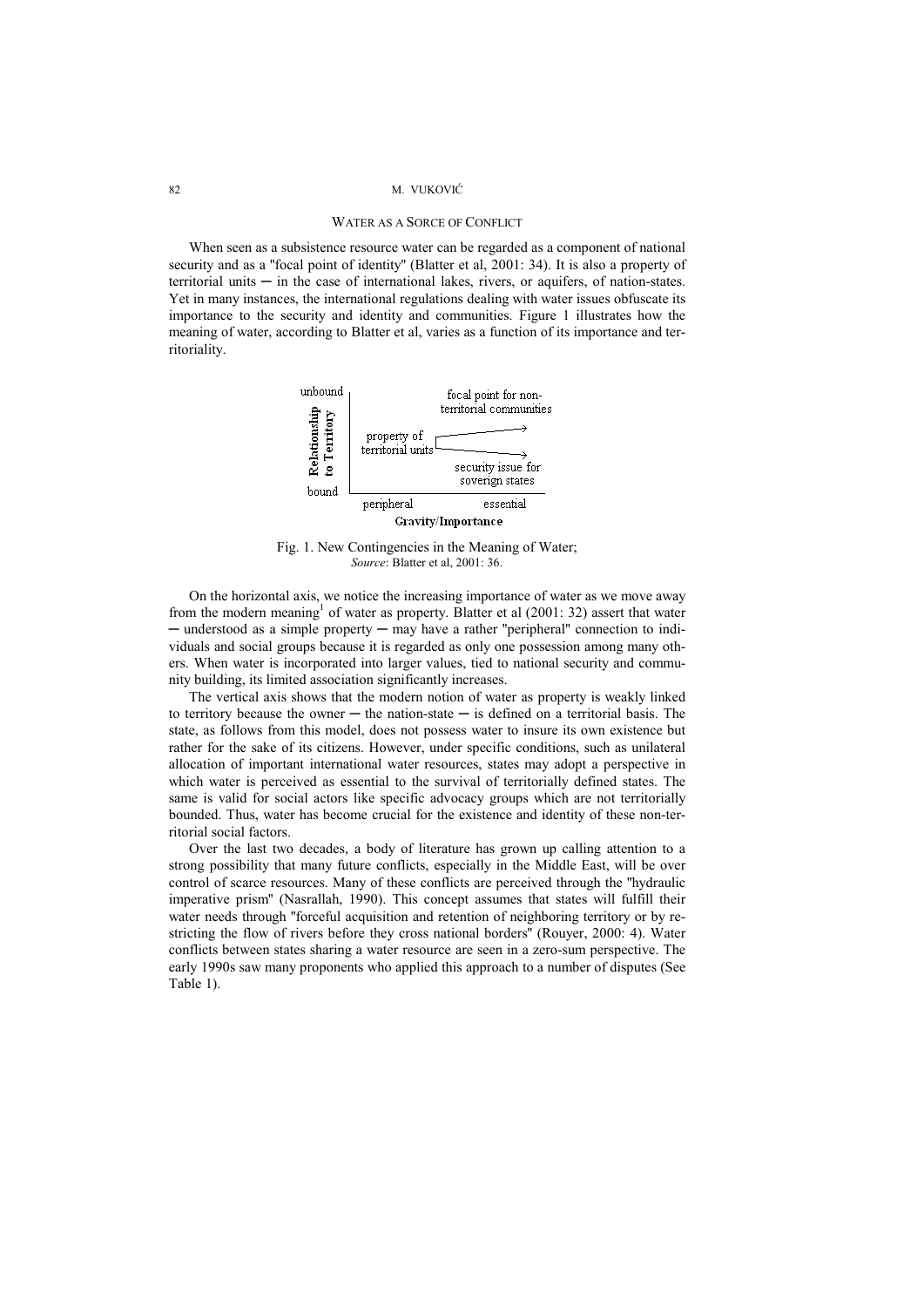| River/Lake System | <b>Countries Involved</b>                    | Main Cause of Dispute              |
|-------------------|----------------------------------------------|------------------------------------|
| Rhine             | Switzerland, Germany, France,                | Industrial pollution               |
|                   | The Netherlands                              |                                    |
| Szamos, Tisza     | Hungary, Romania, Yugoslavia                 | Pollution from mining              |
| Danube            | Hungary, Romania, Yugoslavia                 | Pollution from mining              |
| Danube            | Yugoslavia, NATO                             | Pollution from military activities |
| Danube            | Slovakia, Hungary                            | Dam, water flow                    |
| Danube            | Bulgaria, Romania                            | Agricultural pollution             |
| Drava             | Croatia, Hungary                             | Dam project                        |
| Neretva           | Bosnia-Herzegovina, Croatia                  | Flooding, protection of estuary    |
|                   |                                              | and marine areas, water supply     |
|                   | Evros/Maritza/Merec Greece, Bulgaria, Turkey | Dam, reduced water flow            |
| Nestos/Mesta      | Greece, Bulgaria                             | Irrigation, pollution              |
| Aoos              | Greece, Albania                              | Dam                                |
| Axios/Vardar      | Greece, FYR Macedonia                        | Dam, irrigation                    |
| The Adriatic Sea  | Slovenia, Croatia                            | Ecological zone                    |

Table 1. International Water Resources and Recent International Conflicts in Europe (Since 1980).

*Sources*: Gleick, 1998; Horsman, 2001; and, Vlachos and Mylopoulos, 2000.

In 1989, the Center for Strategic and International Studies, based in Washington, D.C., predicted that water  $-$  not oil  $-$  would become the dominant subject of conflict for the Middle East by the year 2000 (Venter, 1998; Chesnoff, 1988, 47-48). Former United Nations Secretary General Boutros-Ghali was quoted as saying: ''The national security of Egypt is in the hands of the eight other African countries in the Nile Basin'' (Postel, 1992: 73). Starr (1991: 19) predicted that ''water security will soon rank with military security in the war rooms of defense ministries. The only matter that could take Egypt to war again is water''. Ismail Serageldin, the chairman of the World Water Commission, stated bluntly that ''the wars of the twenty-first century will be fought over water'' (cited in Villiers, 2000: 13). Finally, Vandana Shiva (2002: 71), a world-renowned environmental thinker and activist, used the term ''hydro-jihad'' to describe the conflict in the Tigris-Euphrates River Basin.

Yet, the reality is quite different. The contemporary history of armed conflict is somewhat less dramatic than what the ''water wars'' literature would lead one to believe. In fact, human history records only one war fought over water. In 2500 BCE, the Sumerian city-states of Lagash and Umma fought over the right to exploit boundary channels along the Tigris (Cooper, 1983). Postel and Wolf (2001: 60) have noted that between the years 805 and 1984, countries signed more than 3,600 water-related treaties, ''many showing great creativity in dealing with this critical resource''.

Despite the compelling nature of the ''water war thesis'', it provides too narrow an approach in which to interpret international conflicts that involve water issues. Naff (1992) states that the hydraulic imperative hypothesis is too simplistic and, to some extent, verified through coincidence, to be acceptable as a valid explanatory generalization. The strategic reality of water is, as Naff asserts (1992: 25), that ''under circumstances of scarcity, it becomes a highly symbolic, contagious, aggregated, intense, salient, complicated,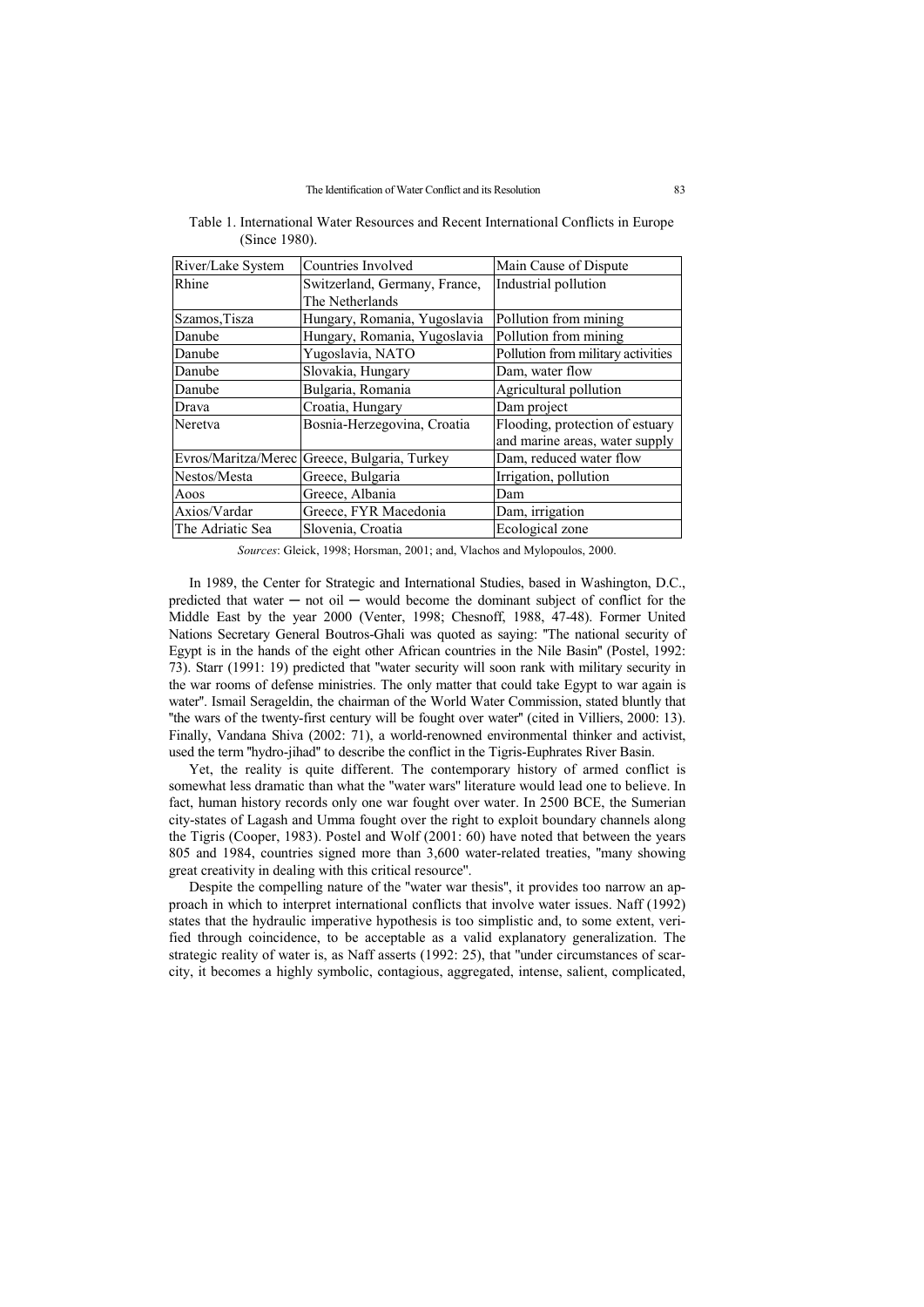zero-sum, power- and prestige-packed issue, highly prone to conflict and extremely difficult to resolve''. The obsession with water wars, as Postel and Wolf assert (2001: 60-61), obfuscates the more fundamental issues:

> Lost amidst this perennial debate over whether there will be water wars has been a serious effort to understand precisely how and why tensions develop, beyond the simplistic cause-and-effect equation that water shortages lead to wars. First, whether or not scarcity causes outright warfare between nations in the years ahead, it already causes enough violence and conflict within nations to threaten social and political stability. And, as recent events in the Balkans and sub-Saharan Africa demonstrated, today's civil conflicts have a nasty habit of spilling over borders and becoming tomorrow's international wars. Second, water disputes between countries, though typically not leading to war directly, have fueled decades of regional tensions, thwarted economic development, and risked provoking larger conflicts before eventually giving way to cooperation.

Therefore, it is hard to believe that tension over water resources may be the *sole* cause of war in the Middle East and elsewhere. Lipschutz (1992) has observed that cases analyzed as evidence of wars over water seem to be about something else. Barnett (2001: 35) has argued that the critical shortcoming with the water wars thesis is its ''impossibility of clearly distinguishing among the many factors which contribute to warfare''. Admittedly, the destruction, or threat of destruction, of states does not stem, solely or even primarily, from environmental factors. More often than not, as Lowi (2000: 167) has correctly noted, a ''*combination* [emphasis added] of political, structural, and institutional variables is the primary cause''.

In the Euphrates River Basin, for instance, the combination of adversarial relations, physical proximity, and resource interdependence magnifies the security perceptions of down-stream countries ─ Syria and Iraq. Syria is worried that much of the water released downstream from the Turkish territory (as a result of the Turkish GAP project) will have a relatively high content of salt and contaminants that will harm crops and will degrade the quality of soil along the river. Syria is heavily dependent on the Euphrates waters that account for 86 percent of its total consumption (Lowi, 2000: 155).

Finally, scholars like Barnett (2000; 2001) and Lonergan (1997) have criticized the hydraulic imperative hypothesis due to its focus on the Middle East. Although the region is very vulnerable to water shortages, the same problems, or worse, appear in other parts of the world including, for example, some European countries like Spain, Greece, and Hungary. Neglecting other regions, as this literature suggests, Barnett (2001: 56) asserts that the ''water issue is important not because of an *a priori* concern for those people who may suffer from warfare …, but because of the problems war in the Middle East might create for Northern interests in the region''. In fact, different states in the region are no less prone to water negotiations than others in the world.

Another group of scholars are proponents of an ''economic imperative hypothesis''. According to economists, the relatively low price of water makes it unlikely that tension over water resources will be the sole cause of war. The economic approach asserts that when water is regarded as a commodity with a monetary value attached, it is not all that valuable. Thus, crops that require large amounts of water are cheaper when purchased on the world market than when locally produced. Considering water as a factor of production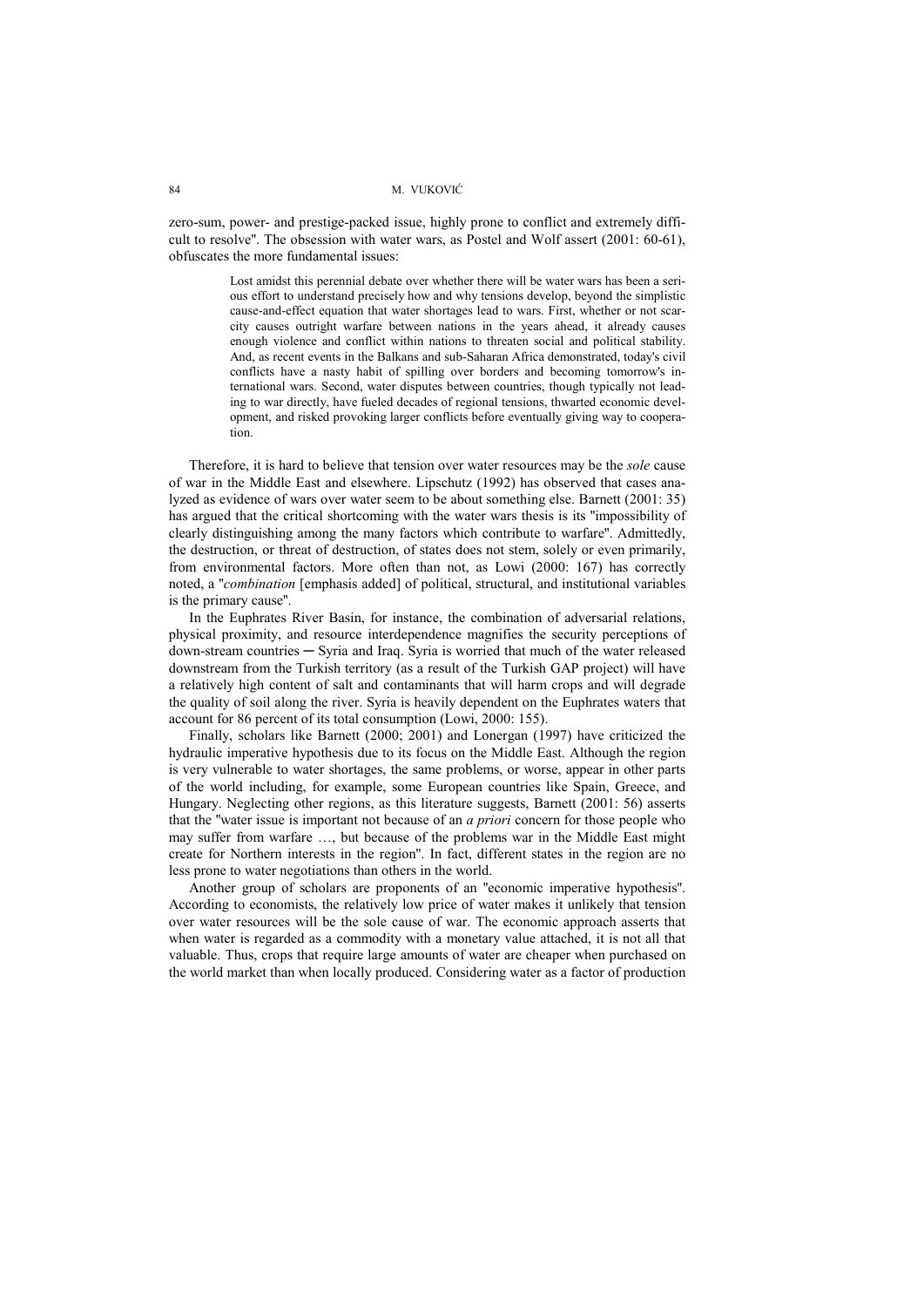like land, labour, capital, and technology would, as Biswas et al (1997, 27) contend, ''enhance efficiency in its use and force a search for those agricultural products that yield the highest return''.

Applied to the Israeli-Palestinian conflict, one can expect at least one contested issue to be resolved; namely, the total value of the disputed waters in Israel and the Occupied Territories is relatively low: \$110 million a year (Rouyer, 2000). Yet, the water of the West Bank, or of the aquifer below the Gaza Strip is, especially for the Palestinians, a highly emotional issue, and has still not been completely resolved during the long-term process of negotiations. However, this is not a surprising outcome because, following Lowi's reasoning (2000: 167), it would be totally unreasonable to focus attention on resolving the water issue either in an effort to reduce or resolve the larger Israeli-Palestinian conflict, or in the absence of efforts to reduce or resolve it.

#### WATER STRESS

There are many definitions of water stress. The figure of 1,700 cubic meters of water per person per year has been adopted by most hydrologists as the cutoff between a state being water stressed and a state being reasonably comfortable. If a country has less than 1,000 cubic meters per person per year, water is a scarce resource. One could object to this seemingly high threshold since no one was really using the full 1,700 cubic meters. Moreover, this is only one part of the story. When rain-fed agriculture, for instance, is added to the total water balance, many places approach 1,700 cubic meters.

Nevertheless, water data are, as Villiers (2000: 19) has called it, a ''technocratic illusion''. A thousand cubic meters a year does not inevitably lead to water stress. For instance, the Israelis, with only 300 cubic meters per year, do not experience a lack of basic needs. On the other hand, in Nigeria, with respectable water resources, more than 50 percent of the population does not have access to safe drinking water. This comparison implies that if a country draws less than its total available resources, it does not mean that it is living without water-related hardships.

The human needs for water depend on definitions. Gleick (2000: 11) suggested that the United Nations should adopt a "human entitlement" of 50 liters per person per day drinking water, 5 liters; sanitation water, 20 liters; bathing water, 15 liters; and, food preparation, 10 liters. This is a minimum amount of water required for survival. Yet, more than one billion people have no access to clean drinking water, and more than 2.9 billion have no access to sanitation services. Presumably, water stress is to some degree, as Villiers observes (2000: 19), a ''management problem, a matter of distribution, and not just a pure problem of supply, although in some regions such as North Africa and the Middle East – it is that, too''.

Water stress, therefore, because of its negative impact to the environment, can create a condition for conflicts and cooperation. A number of notorious examples of international water-related conflicts are already mentioned. Here, I disaggregate the term of water stress using a set of causal relations presented in Table 2. The approach is based on the soil DPSIR<sup>2</sup> framework, developed by the European Environmental Agency (Bridges et al, 2001: 4).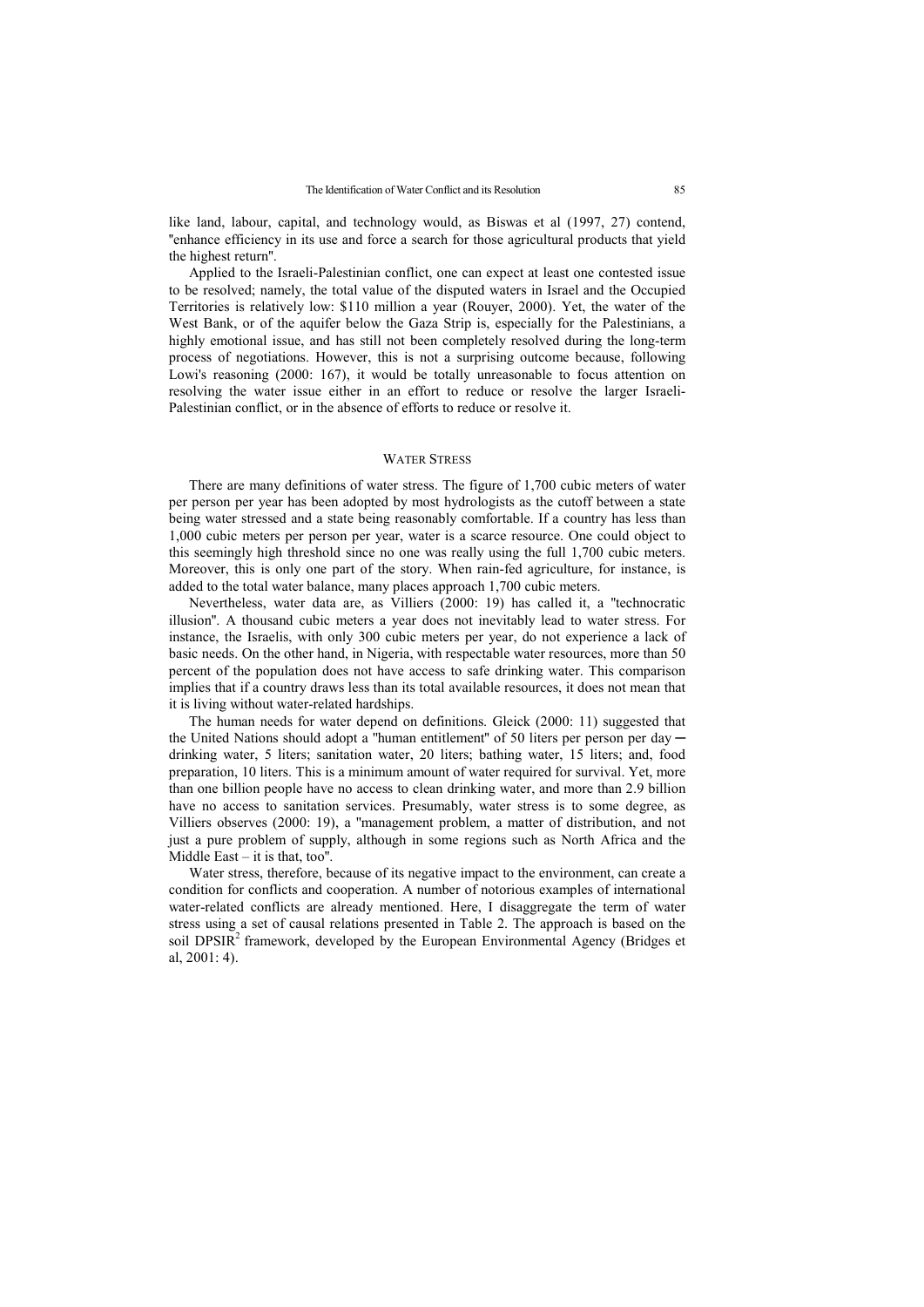The above discussion of the role of water stress in conflict escalation indicates that one needs to evaluate water as an issue under contention between states because states value water differently, and thus, pressure on water resources varies. Also, as the mechanism in Table 2 shows, water stress has an impact on the economy. Several literature sources indicate when there are ratios of water supply to water demand of less than five, water stress can become a limiting factor in economic development (Lutz et al, 2002: 239).

**Table 2.** Water Stress Mechanism; Adapted from Bridges et al, 2001: 4.

| Driving Forces $\rightarrow$ Pressure $\rightarrow$ State $\rightarrow$ Impact                                    |  |  |
|-------------------------------------------------------------------------------------------------------------------|--|--|
| (e.g., population growth) $\rightarrow$ (e.g., water allocation) $\rightarrow$ (e.g., salinization) $\rightarrow$ |  |  |
| $\rightarrow$ (deterioration of water quality)                                                                    |  |  |

### **Threat Perception and Water Stress**

The problem for outside states and international institutions in deciding whether to respond to a water stress is to assess and evaluate the threat. Will a state or group suffer from the unilateral actions of a neighbor-country? However, uncertainty and ambiguity often hinder the ability of states to perceive a threat correctly, especially in the case of highly contested environmental issues. Falkenmark (1990: 178) asserts that water complexity and man's preference to simplify things lead to great perceptual differences between groups and actors. Nevertheless, the International Relations (IR) literature<sup>3</sup> dealing with threat perception focuses on four aspects that can be considered predispositions for threat perception: (1) distrust, (2) past experience (Pruitt, 1965: 400), (3) the perception of the balance of capabilities favoring the threatening state (Cohen, 1979: 87), and, (4) the ability of a state to react to the threat (Jervis, 1976: 374).

These four aspects of predisposition for threat perception relate to the issue of water stress as well. Groups or states with competing claims to water often distrust each other's intentions, particularly given the zero-sum nature of water. This ''dichotomy of perception'' (Salman and Uprety, 1999: 300) makes water cooperation very difficult. The Israeli-Palestinian conflict is a striking example of this. Although a water dispute is seemingly objective (requiring facts and figures), politics cloud the issue (Rouyer, 1997: 58-59):

> Although Israel possesses detailed and precise information on water resources in the region from decades of scientific assessments, including metering all wells in the West Bank since 1967, this information has not been made available to the public because water is considered a national security concern. Almost no data pertaining to water in Israel or the West Bank is available that has not been specifically released by official Israeli government sources. As a result, *Palestinian water specialists and negotiators charge that the officially released statistics are censored and therefore suspect. The Palestinians contend that the Israelis have an interest in falsifying the data to support their case* [emphasis added] … Because of these differences in perspective, estimates of the amount of water available in the region vary considerably. The Taba Agreement has endorsed the concept of sharing all data pertaining to water and sewage, but actual exchanges of data have not yet taken place.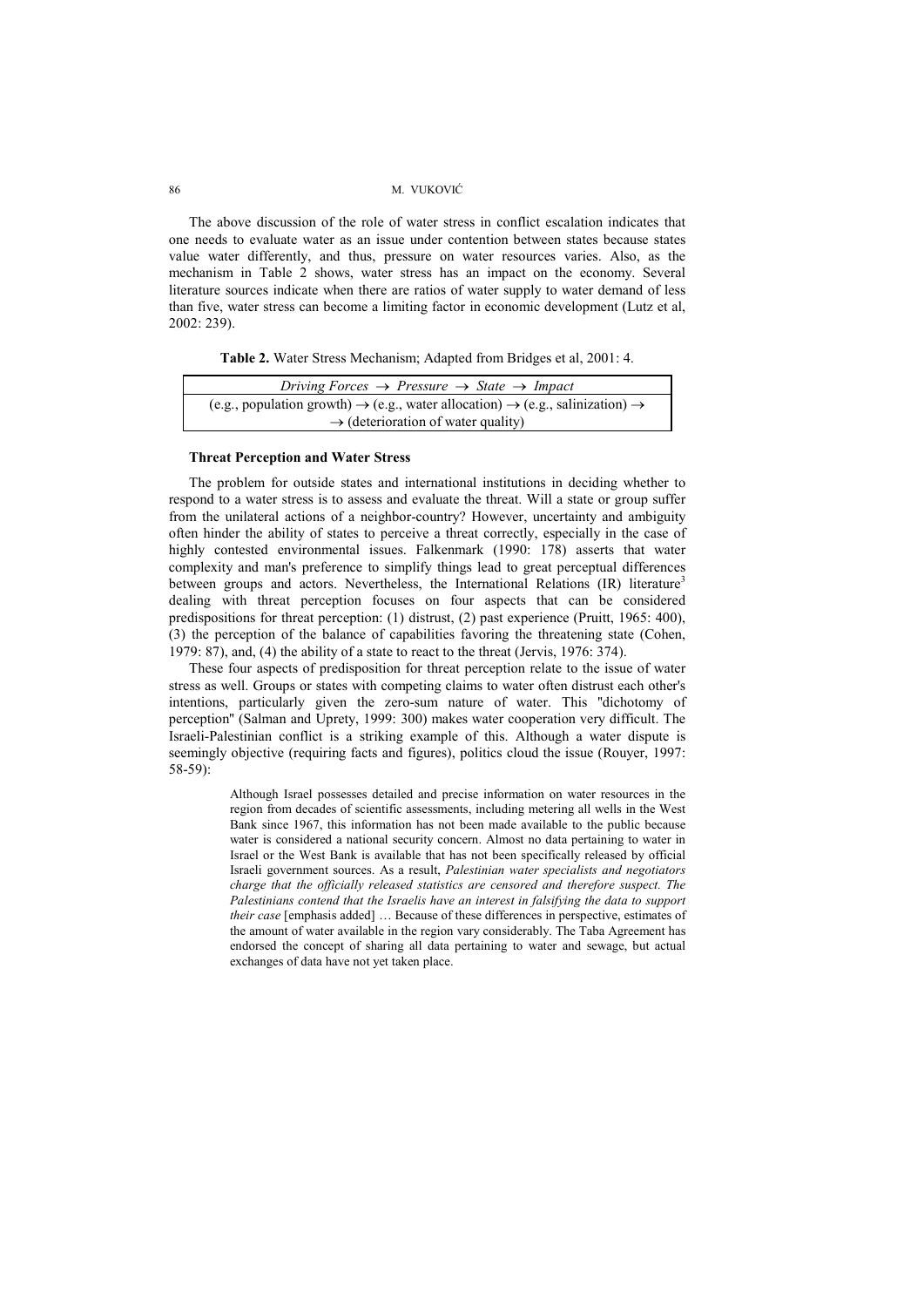When a recurrent dispute over particular water resource exists, states or groups are less likely to trust each other's intentions and actions, particularly if conflict between the parties erupted in the past. For example, the Nile River, and especially the Blue Nile originating in Ethiopia, has been the object of a recurrent water dispute between Ethiopia and Egypt, heightening the distrust between the two countries. The Blue Nile is the main source of water for the Egyptians. In addition, with a water dispute, the balance of military and other capabilities (economic and geopolitical setting, for instance) may discourage and deter unilateral actions of upstream states, especially if the power balance is not in favor of a state or group seeking to allocate common water resources. This model applies to the Egyptian-Ethiopian water-dispute. Although Ethiopia recently showed a significant interest in the hydraulic potential of the Blue Nile, the overall project is stalled. Egypt's relative power in the region, based on military force, economy, and political influence, is overwhelmingly greater than that of all other riparian states. Thus, the Ethiopian government, despite its population growth and food security problems, is not willing to pursue, for now, this highly contested project.

Although the aspects of predisposition for perceiving threats are analytically useful, problems of correct threat perception arise from ''ambiguity of intentions and capabilities, leading to misperception'' (Levy, 1983: 88). For instance, when a group or state demands a water allocation (a perceived vital interest), and another state misperceives the demand as an extremely hostile act and responds forcefully in an attempt to deter the group or state, an escalation of conflict may emerge. However, in the case of the Egyptian-Ethiopian water dispute, one can ask: What makes Ethiopia suddenly interested in the abundant waters of the Blue Nile? Put differently, does not Ethiopia use the Blue Nile as a power source, striving to come closer to the Middle East region instead of the ''politics of Africanization'' (Erlich, 2002).

Perception of existing environmental damage can vary as well. The reactions to pollution caused by industrial accidents from neighbors may be stronger than those for the same or similar domestic pollution accidents. Additionally, pollution that results from war activities may be perceived as a part of adversary's intended plans for total destruction of a state, and will thus be judged morally. Recent pollution problems on the Yugoslavia's part of the Danube River basin, in 1999 (during the Kosovo War) and in 2000 (during the ''imported'' cyanide pollution from Romania), clearly support these statements.

### **Indicators of Water Stress**

Although the problem of correct threat perception is present in regard to water stress, there are indicators (Wolf and Hammer, 2000: 143) to predict the possibility of waterrelated conflicts (quantity, quality, and allocation problems). These might include:

*Water Quantity Issues*. A conflict may arise when: (1) water supply and demand curve approach each other; (2) major shifts in supply occur (due to greater upstream use or, in the long range, to global warming); (3) shifts in demand occur (due to new users); and, (4) natural fluctuations occur (for instance, significant changes in the water level of the Nile River, the Caspian Sea, and the Euphrates River).

*Water Quality Issues*. Any new source of pollution, or any new extensive agricultural development resulting in the saline return flow to the system, can induce water conflict.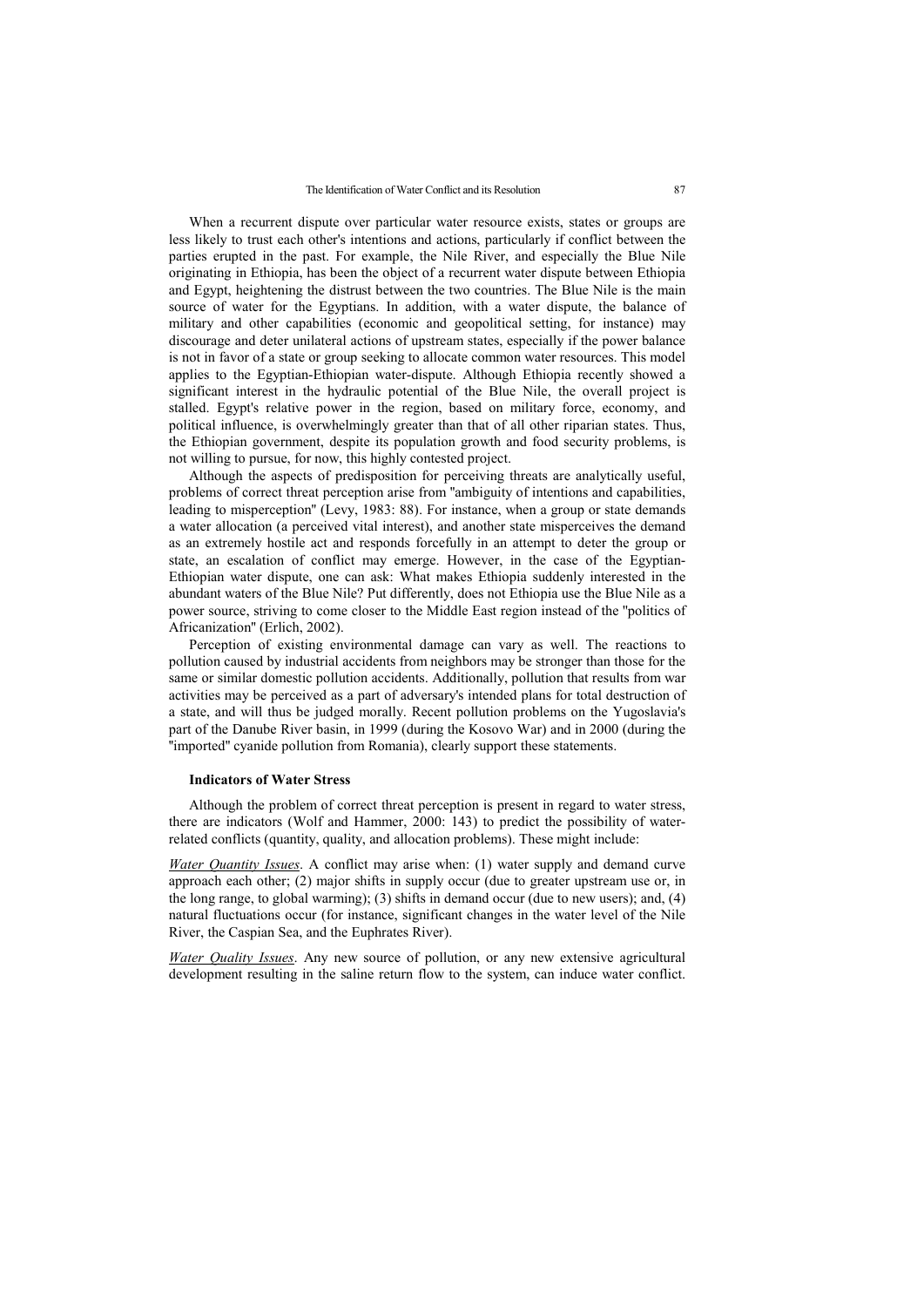Romanian mining waste-water, polluted with cyanide and heavy metals, that entered (January, 2000) the Tisza and Danube Rivers, was the issue over which Hungary and Serbia sought to require compensation from Romania for damages.

*Management for Multiple Use*. Due to divergent needs of riparian countries, disputes may emerge. For example, when the Turkish plan on the Euphrates River was extended to include irrigation (not only to hydro-power generation), Syrian long-term needs for irrigation came at stake.

*Political Divisions*. This indicator, according to Wolf and Hammer (2000: 144), refers to shifting political divisions within a region, causing new riparian relations. This may happen after the creation of new, independent states as the last great re-drawing of political borders in the early 1990s. New political realities in Central Europe, the Balkans, and Central Asia significantly increased the number of international rivers, and, hence the potential for water disputes.

*Geopolitical Setting*. Power relations in a region, as Lowi asserts (1995), may influence the dynamics of a conflict. Regularly, a state with a regional hegemony has an advantage in a water dispute. Also, the perception of larger unresolved disputes with one's riparians magnifies the intensity of water conflicts.

*Level of National Development*. Low levels of economic development, as in much of the Developing World, impose a number of constraints on some developing countries and prevent them from adapting more effective water management policies. For instance, many states that face water stress are unable to invest in desalination, drip irrigation, or to make a switch from extensive agriculture to industry.

*The Hydropolitical Issues at Stake*. Mandel (1992) asserts that a border dispute, combined with a water dispute, may be an exacerbating factor in water conflicts. Thus the intensity of the conflict between Hungary and Slovakia is magnified due to Slovakia's change of border on the River Danube. Salman and Uprety (1999) showed this effect in the case of the Mahakali River that divides India and Nepal.

*Institutional Control of Water Resources*. This indicator refers to the issue of how water is controlled within each of the countries involved in a dispute. The fact that this control may be conducted at the national level (as in Israel and elsewhere in the Middle East), at the state level (as in India), or at the sub-state level (as in the United States), has a significant impact on bilateral and international negotiations.

*Level of Civil Society Development*. Civic society institutions such as environmental nongovernmental organizations (ENGOs) may, by mobilizing available internal resources, create conditions for radicalizing water-related conflicts, as in the case of the Slovak-Hungarian conflict. Also, international NGOs as well as transnational NGOs can influence an internal environmental conflict. The stronger the connection between these two (internal and external NGOs), the higher the possibility of internationalization of a conflict.

*National Water Ethos*. This term includes several somewhat ambiguous parameters which determine how a nation ''feels'' about its water resources, which in turn can help determine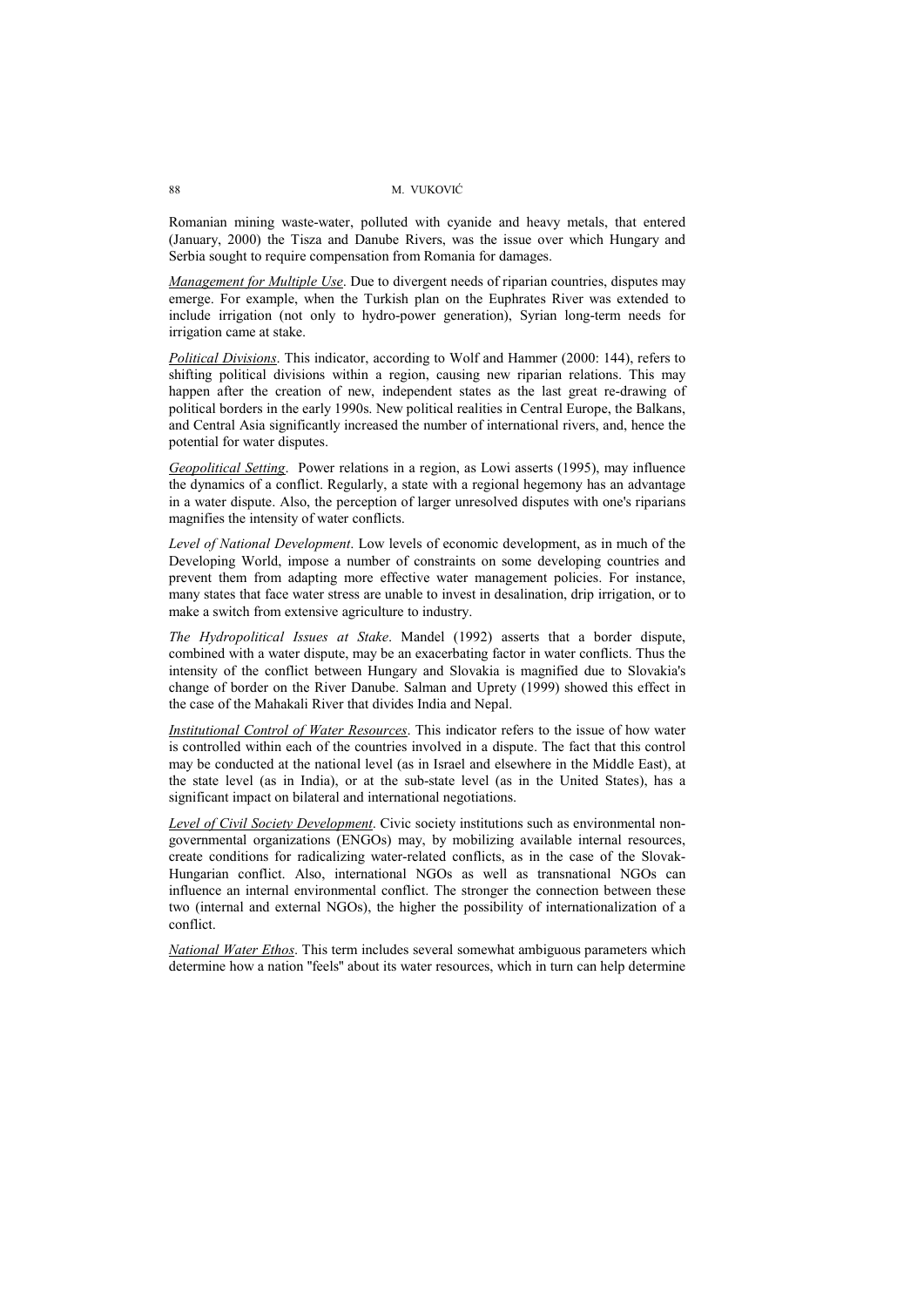how it "cares" about a water conflict. Wolf and Hammer (2000: 144) list these three factors of a water ethos:

- − ''mythology'' of water in national history, that is, has water been the ''lifeblood of the nation''?
- − importance of water/food security in political rhetoric, and
- − relative importance of agriculture versus industry in the national economy.

### STRATEGIC AND SYMBOLIC WATER CONFLICTS

Taken all together, I assert that indicators of water stress reflect two types of values *symbolic* and *strategic*. The symbolic value of water, derived mostly from the national water ethos, helps us to understand a group's motivation for participation in a water dispute. That motivation may include the historical experience connected with the water, national identity of the population in a disputed region, and history of recurrent conflict over water (either recurrent pollution, or claims for allocation of water). Most recently, the symbolic value of water may stem from proponents of ''deep ecology'', ''ecofeminism'', or some other form of ''new environmentalism'' as a branch of post-modernist thought (Gandy, 1996).

This symbolic value of water should be related to its strategic, or economic value including its tangible elements such as hydropower potential, fisheries, industrial use, and so forth. Put somewhat differently, tangible elements provide opportunities for a state to increase its wealth and power. Table 3 below compares and contrasts strategic with symbolic conflicts.

| <b>Strategic Conflicts</b>                                                                 | <b>Symbolic Conflicts</b>                                 |
|--------------------------------------------------------------------------------------------|-----------------------------------------------------------|
| Issues are concrete and clearly defined.                                                   | Issues are abstract, complex, and difficult<br>to define. |
| Desired outcomes are defined in terms of                                                   | Desired outcomes are intangible and                       |
| tangible interests and resources.                                                          | difficult to define.                                      |
| Involve parties relatively agreed upon                                                     | Involve interpretative dynamics of history,               |
| interpretations of the sources of the conflict psychology, culture, values, and beliefs of | groups that are often, at least initially,                |
| and conditions for settlement.                                                             | framed in ways that are mutually exclusive.               |

Table 3. Strategic Versus Symbolic Conflicts.

*Source*: Rotham, 2001: 297.

Knowing the ratio between these two types of values ─ *strategic* versus *symbolic* ─ for any particular water conflict can be useful in order to assess the most appropriate response of the international community and non-state actors. In order to gain this type of knowledge, one can look to speeches by policymakers and non-state actors from a variety communities (environmental, scientific, and media).

For Williams (2001: 24), the most important fact about the difference in strategic and symbolic importance is the effect on conflict. Symbolic elements can significantly raise a level of tension between parties involved. Among symbolic values, the historical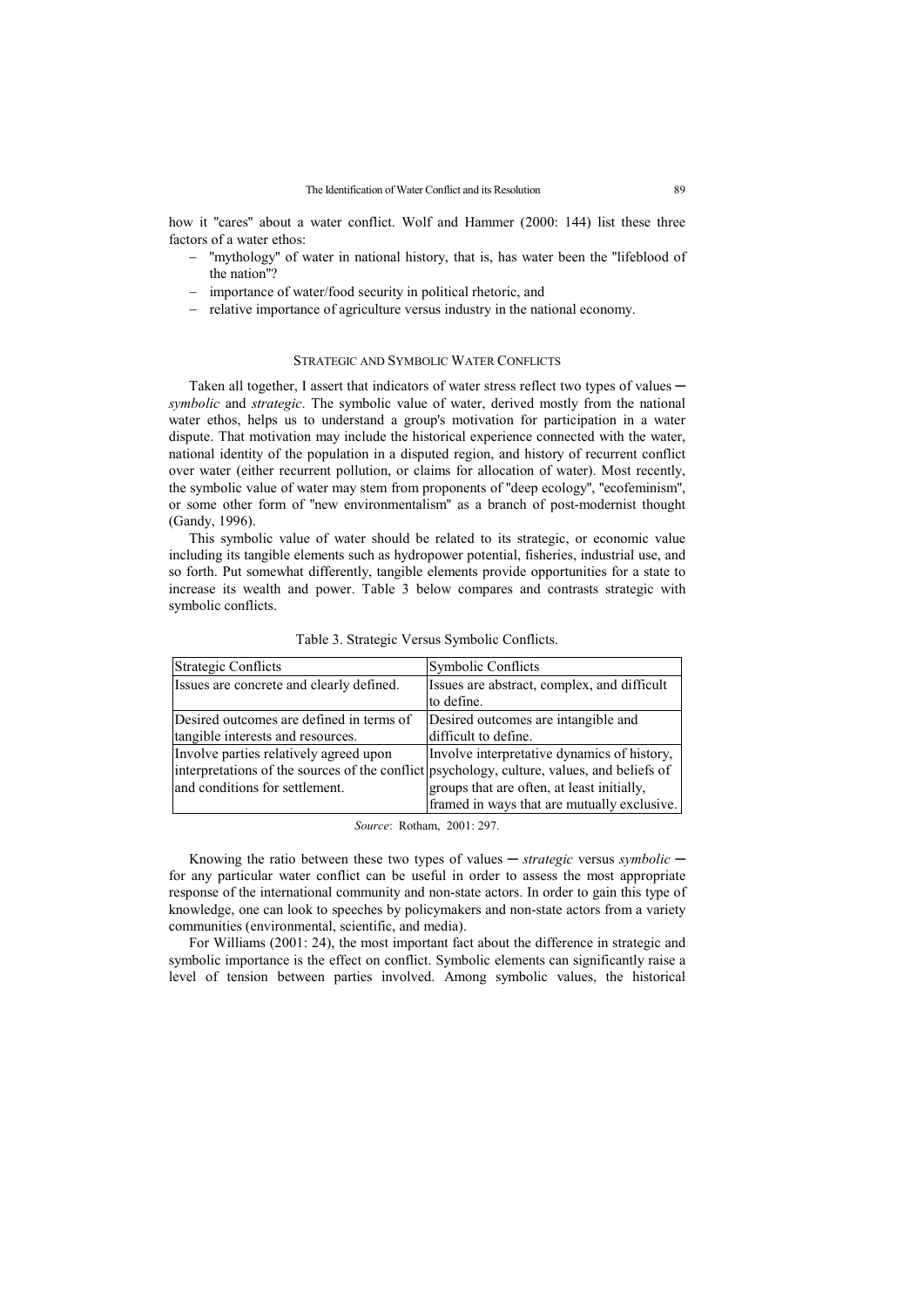importance of water is of particular interest. For instance, Iraq and Syria, in opposing the Turkish GAP project, mostly relied on their historical use of the Euphrates-Tigris Rivers, trying, therefore, to restore the previous pattern of water use and distribution. However, as in the case of territory, historical claims are not sufficient for water control of the entire basin, particularly if the historical claims are in disagreement with the current population composition of states involved in a dispute, with the current dominant practice in irrigation, level of urbanization, and so forth. For example, the Turks argue that both Iraqis and Syrians used the Euphrates-Tigris waters much more than they deserved.

Obviously, determining the water stress indicators and perceptions of states involved in a conflict is necessary in order to predict how states and the international society institutions respond through cooperative efforts.

### **CONCLUSION**

Environmental conflicts, including those related to the management of international water resources, are not, at least, ignored. However, not all environmental issues deserve to be put under umbrella of various security concepts, and a careful examination of any particular conflict is necessary in order to correctly assess its causes and dynamics.

Most of environmental conflicts, as examples used in this analysis demonstrated, are highly contextual — these conflicts possess the differences between disputants not only in terms of *strategic* (material), but also in terms of *symbolic* (non-material) values attached to the subject of a dispute. Among these symbolic elements, it seems that the difference in perceptions between disputants has a decisive influence on the overall dynamic of a conflict and the effectiveness of the involvement of a third party.

More importantly, it represents a challenge for cooperative efforts in order to reduce the impact of ''water stress''.

#### ENDNOTES

- 1. Modern meanings imply the control of water resources, through the dominance of law, engineering, and economics.
- 2. DPSIR stands for *D*riving forces, *P*ressures, *S*tate, *I*mpacts, and *R*esponses.
- 3. The focus on perception in the study of international relations aims to establish the links between the cognitive dynamics of state actors and decision making, foreign policy, interstate conflict, and the like.
- 4. Lowi (1993: 202) identifies for variables of importance in promoting or impeding cooperation in international river basins: (1) the character of riparian relations, or, the impact of the larger political conflict, (2) resource need/dependence, (3) relative power, and, (4) efforts at conflict resolution, and third party involvement.
- 5. Heclo (1974: 305), for instance, acknowledges: ''Politics finds its sources not only in power but also in *uncertainty* [emphasis added] – men collectively wondering what to do. Finding feasible courses of action includes, but is more than, locating which way the vectors of political pressure are pushing''.
- 6. The words *idea*, *ideology*, and *norm*, although sometimes used interchangeably, have different meanings. While ideas are beliefs held by individuals, norms and ideology are historically constructed and often embedded in organizational structures or other shared collectivities; accordingly, they are less sensitive to change (Checkel, 1997: 130).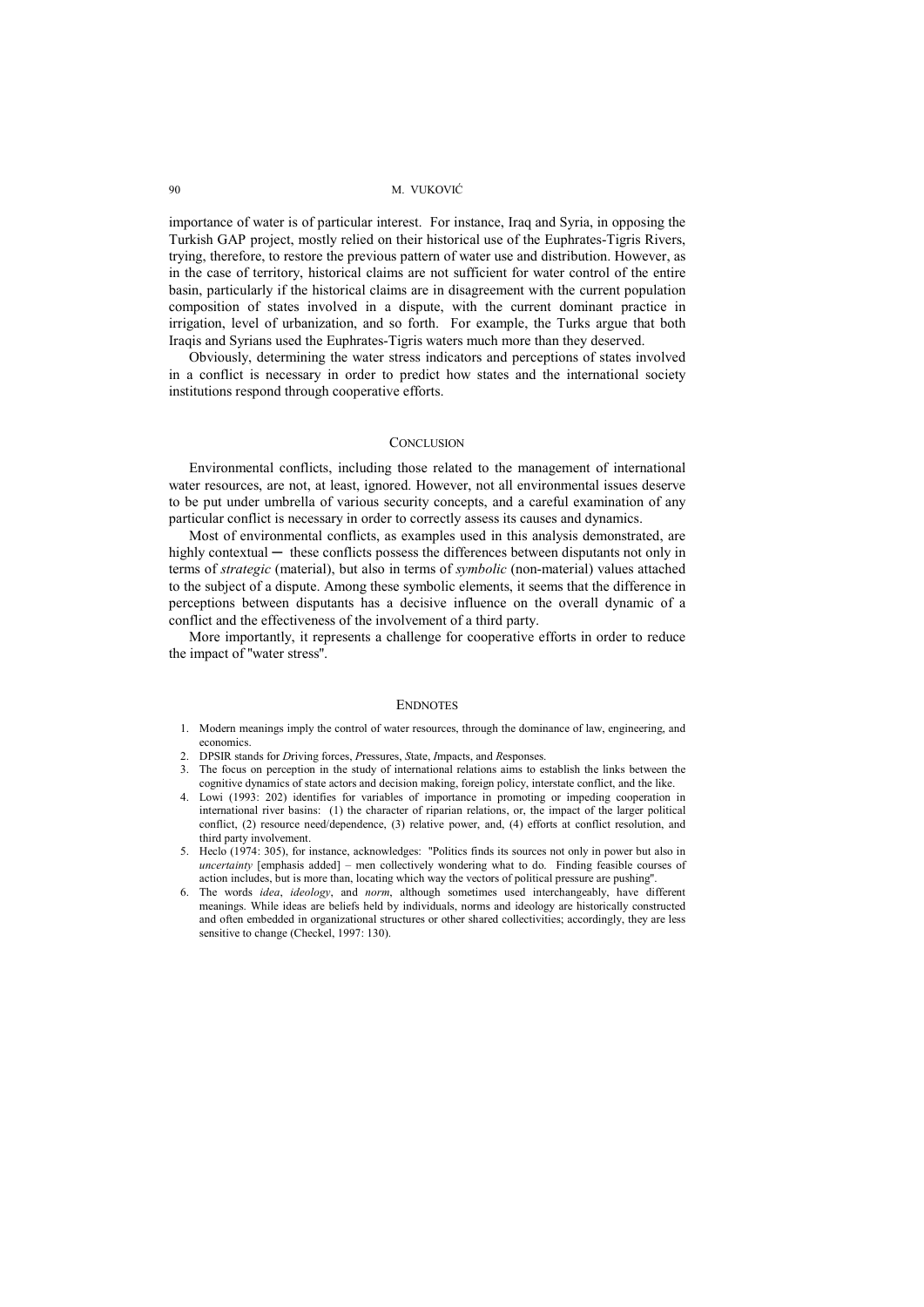#### **REFERENCES**

- 1. Adger, Neil W. 2000. Social and Ecological Resilience: Are They Related? *Progress in Human Geography*. 24(3): 347-364.
- 2. Barnett, Jon. 2000. Destabilizing the Environment-Conflict Thesis. *Review of International Relations*. 26(2): 271-288.
- 3. Barnett, Jon. 2001. *The Meaning of Environmental Security: Ecological Politics and Policy in the New Security Era*. London and New York: Zed Books.
- 4. Biswas, Asit K; John Kolars; Masahiro Murakami; John Waterbury; and Aaron Wolf. 1997. *Core and Periphery: A Comprehensive Approach to Middle Eastern Water*. Delhi: Oxford University Press.
- 5. Blatter, Joachim; Helen Ingram; and Pamela M. Doughman. 2001. Emerging Approaches to Comprehending Changing Global Contexts. Pp. 1-29. In: *Reflections on Water* (ed. by Blatter, Joachim and Helen Ingram). Cambridge, Massachusetts; London, England: The MIT Press.
- 6. Bridges, E.M; I.D. Hannam; L.R. Oldeman; Frits W.T. Penning; S.J. Scherr; and S. Sombatpanit. (eds.). 2001. *Response to Land Degradation*. Enfield, USA-Plymorth, U.K.: Science Publishing, Inc.
- 7. Buzan, Barry. 1991. *People, States and Fear*. 2nd ed. Hemel-Hempstead, U.K.: Harvester Wheatsheaf.
- 8. Checkel, Jeffrey T. 1998. The Constructivist Turn in International Relations Theory. *World Politics*. 50(2): 324- 348.
- 9. Chesnoff, R. 1988. "When Water Feeds Flames." U.S. News and World Report. (November 21).
- 10. Cohen, Raymond. 1979. *Threat Perception in International Crisis*. Madison: University of Wisconsin Press.
- 11. Cooper, Jerrold. 1983. *Reconstructing History from Ancient Inscriptions: The Lagash-Umma Border Conflict*. Maliby, California: Undena.
- 12. Cutter, Susan L. 1996. Vulnerability to Environmental Hazards. Progress in Human Geography. 20(4): 529-539.
- 13. Frey, Frederick W. 1993. The Political Context of Conflict and Cooperation Over International River Basins. *Water International*. 18: 54-68.
- 14. Erlich, Haggai. 2002. *The Cross and the River: Ethiopia, Egypt, and the Nile*. Boulder, London: Lynne Rienner Publishers.
- 15. Falkenmark, Malin. 1990. Global Water Issues Confronting Humanity. *Journal of Peace Research*. 27(2): 117-190.
- 16. Gandy, Matthew. 1996. Crumbling Land: The Postmodernity Debate and the Analysis of Environmental Problems. *Progress in Human Geography*. (20)(1): 23-40.
- 17. Glantz, Michael H. 1998. Creeping Environmental Problems in the Aral Sea Basin. Pp. 25-52. In: Central Euroasian Water Crisis (ed. by Kobori, Iwao and Michael H. Glantz). Tokyo, New York, Paris: United Nations University Press.
- 18. Gleick, Peter H. 1993. Water and Conflict − Fresh Water Resources and International Security. *International Security*. 18: 79-112.
- 19. Gleick, Peter H. 1998. *The World's Water The Biennial Report on Freshwater Resources 1998-1999*. Covelo, California: Island Press, California: Covelo, Washington.
- 20. Grundmann, Reiner. 2001. *Transnational Environmental Policy: Reconstructing Ozone*. London and New York: Routledge.
- 21. Heclo, Hugh. 1974. *Modern Social Politics in Britain and Sweden: From Relief to Income Maintenance*. New Haven: Yale University Press.
- 22. Horsman, Stuart. 2001. Water in Central Asia: Resolving Cooperation or Conflict. Pp. 69-94. In: *Central Asian Security – The New International Context* (ed. by Roy, Allison and Lena Johnson). London-Washington.
- 23. Jervis, Robert. 1976. *Perception and Misperception in International Politics*. Princeton, N.J.: Princeton University Press.
- 24. Keohane, Robert and Joseph Nye Jr. 1977. *Power and Interdependence*. Boston: Little, Brown.
- 25. Levy, Jack S. 1983. Misperception and the Causes of War: Theoretical Linkages and Analytical Problems. *World Politics*. 36(1): 88-90.
- 26. Lipschutz, Ronnie. 1992. What Resource will Matter? Environmental Degradation as a Security Issue. Pp. 1- 8. In: *Environmental Dimensions of Security*: Proceedings From an AAAS Annual Meeting Symposium (ed. by E. Kirk). Washington: American Association for the Advancement of Science.
- 27. Lonergan, Steven 1997. Water Resources and Conflict: Examples from the Middle East. Pp. 375-384. In: Conflict and Environment (ed. by N. Gleditsch). Dordrecht: Kluwer Academic Publishers.
- 28. Lowi, Miriam R. 1995. Rivers of Conflict, Rivers of Peace. *Journal of International Affairs*. 49(1): 123-144.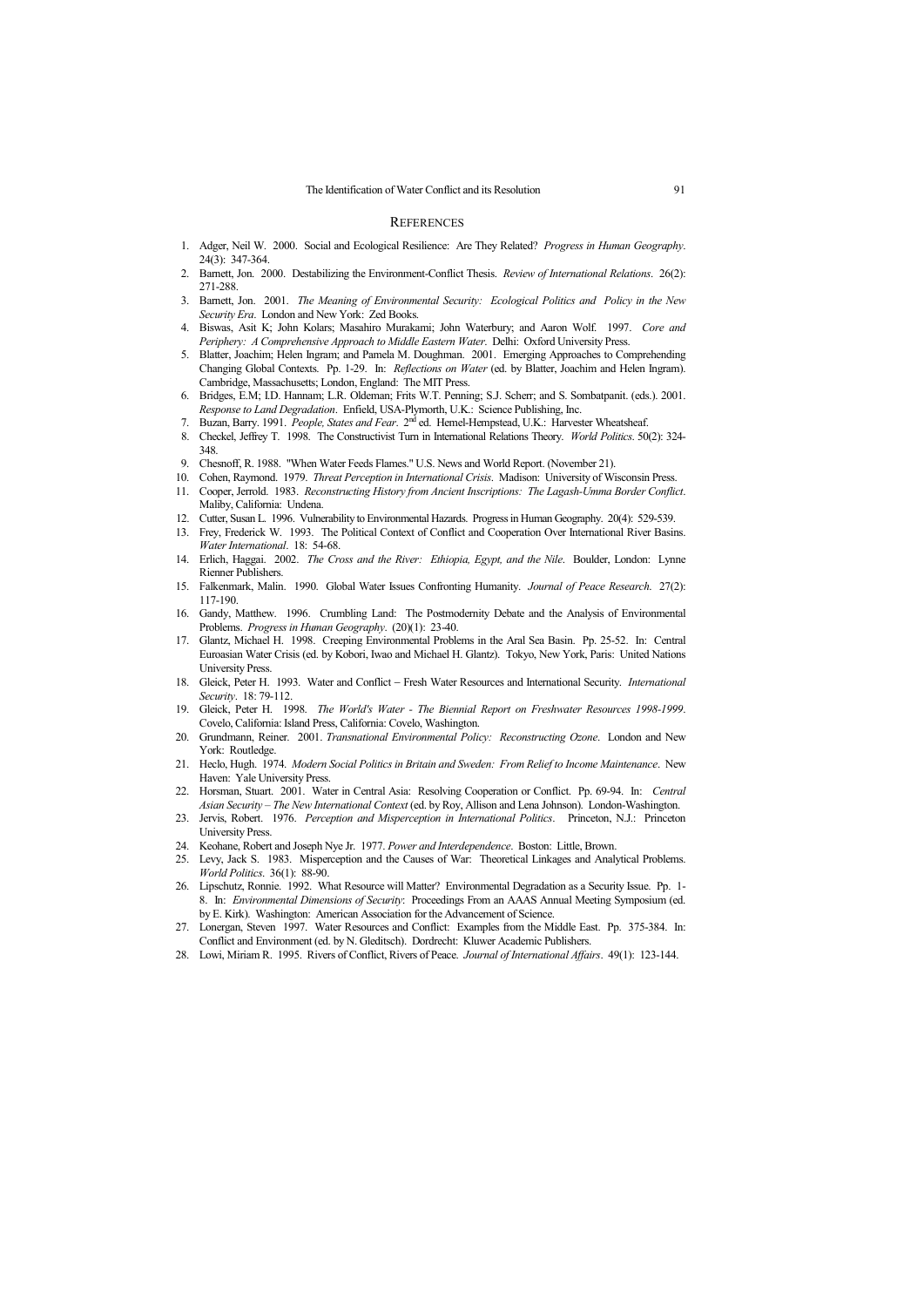- 29. Lowi, Miriam R. 2000. Water and Conflict in the Middle East and South Asia. Pp. 149-171. In: *Environment and Security* (ed. by Lowi, Miriam R. and Brian R. Shaw). London: MacMillan Press Ltd; New York: St. Martins's Press, Inc.
- 30. Lutz, Wolfgang; Warren C. Sanderson; and Annababette Wils. 2000. Conclusions: Toward Comprehensive P-E Studies. Pp. 225-250. In: *Population and Environment: Methods of Analysis* (ed. by Lutz, Wolfgang; Alexia Prskawetz; and Warren C. Sanderson). New York: Population Council.
- 31. Mandel, Robert. 1992. Sources of International River Basin Disputes. *Conflict Quarterly*. 12(4): 25-56.
- 32. Naff, T. 1992. Water Scarcity, Resource Management, and Conflict in the Middle East. Pp. 25-30. In: *Environmental Dimensions of Security*: Proceedings From an AAAS Annual Meeting Symposium (ed. by E. Kirk). Washington: American Association for the Advancement of Science.
- 33. Nakayama, Mikiyasu. 1998. The Role of International Organizations in the Integrated Management of International Water Bodies: The Activities of the UNU, UNEP, and the World Bank in the Middle East. Pp. 183-195. In: *Central Euroasian Water Crisis* (ed. by Kobori, Iwao and Michael H. Glantz). Tokyo, New York, Paris: United Nations University Press.
- 34. Nalven, Joseph. 1986. Transboundary Environmental Problem Solving: Social Process, Cultural Perception. *Natural Resources Journal*. 26(4): 793-818.
- 35. Nasrallah, Fida. 1990. Middle Eastern Waters: The Hydraulic Imperative. *Middle East International*. (April): 21-22.
- 36. Postel, Sandra. 1992. *Last Oasis*. New York: W.W. Norton & Company.
- 37. Postel, Sandra L. and Aaron T. Wolf. 2001. Dehydrating Conflict. *Foreign Policy*. (September/October): 60-67.
- 38. Priscoli, Jerome Delli. 1996. The Development of Transnational Regimes for Water Resources Management. Pp. 19-38. In: *River Basin Planning and Management* (ed. by Abu-Zeid, Mahmoud A. and Asit K. Biswas). Calcutta, Delhi, Bombay, Madras: Oxford University Press.
- 39. Pruitt, Dean G. 1965. Definition of the Situation as a Determinant of International Action. Pp. 400-401. In: *International Behavior* (ed. by Kelman, Herbert C.). New York: Rinehart & Winston.
- 40. Rothman, Jay. 2001. From Interests to Identities: Towards a New Emphasis in Interactive Conflict Resolution. *Journal of Peace Research*. 38(1): 289-305.
- 41. Rouyer, Alwyn R. 2000. *Turning Water into Politics: The Water Issue in the Palestinian-Israeli Conflict*. London: MacMillan Press Ltd.; New York: St. Martin's Press, Inc.
- 42. Rouyer, Alwyn R. 1997. The Water Issue in the Palestinian-Israeli Peace Process. *Survival*. 39(2): 57-81.
- 43. Salman, Salman M.A. and Kishor Uprety. 1999. Hydro-Politics in South Asia: A Comparative Analysis of the Mahakali and the Ganges Treaties. *Natural Resources Journal*. 39(1): 295-344.
- 44. Shiva, Vandana. 2002. *Water Wars: Privatization, Pollution, and Profit*. Cambridge, MA: South End Press.
- 45. Starr, Joyce R. 1991. Water Wars. *Forreign Policy* (Spring): 17-36.
- 46. Venter, Al. J. 1998. The Oldest Threat: Water in the Middle East. *Middle East Policy*. 6(1): 126-136.
- 47. Villiers, Marq de. 2000. *Water The Fate of Our Most Precious Resource*. Boston-New York: Houghton Miffl. Company.
- 48. Vlachos, E. and Y. Mylopoulos. 2000. The Status of Transboundary Water Resources in the Balkans: Establishing a Context for Hydrodiplomacy. Pp. 213-223. In: *Transboundary Water Resources in the Balkans: Initiating a Sustainable Co-operative Network* (ed. by Ganoulis, Jacques; Irene Lyons Murphy; and Mitja Brilly). Dordrecht, Boston, London: Kluwer Academic Publishers.
- 49. Williams, Kristen P. 2001. *Despite Nationalist Conflicts: Theory and Practice of Maintaining of World Peace*. Westport, Connecticut London: Praeger.
- 50. Wolf, Aaron T. 1995. *Hydropolitics along the Jordan River: Scarce Water and Its Impact on the Arab-Israel Conflict*. Tokyo, New York, Paris: United Nations University Press.
- 51. Wolf, Aaron T. and Jesse H. Hammer. 2000. Trends in Transboundary Water Disputes and Dispute Resolution. Pp. 123-148. In: *Environment and Security* (ed. by Lowi, Miriam R. and Brian R. Shaw). London: MacMillan Press Ltd; New York: St. Martins's Press, Inc.